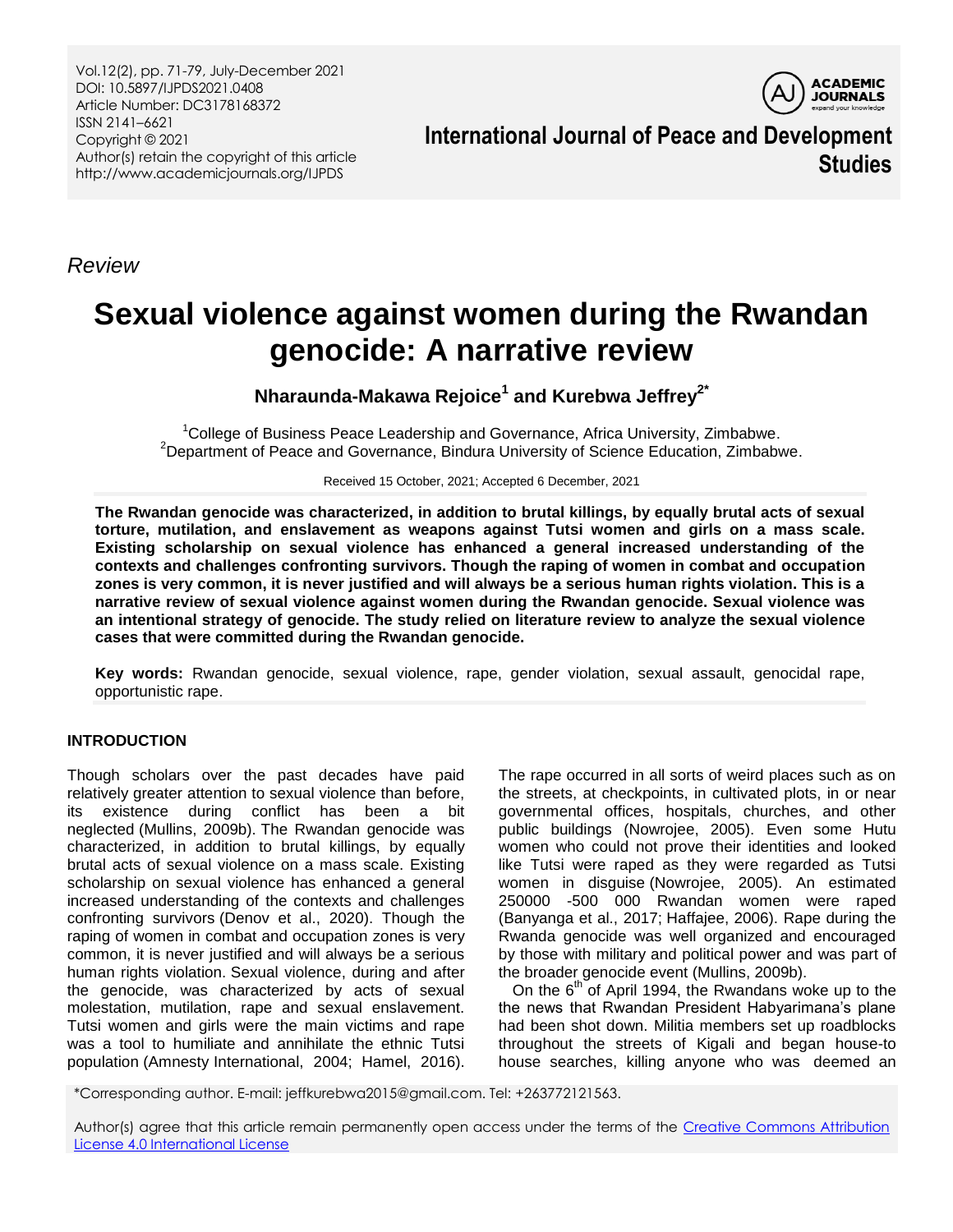enemy (Awoh and Nkwi, 2017). Victims were carefully selected and early killings were being carried out from a list of Tutsis that had been prepared months in advance. The list expanded to all Tutsis and any Hutu sympathizers (Reyntjens, 2016). The killings spurred the Rwandan Patriotic Front (RPF), a Tutsi rebel group operating in exile, to re-start war. This led to a government encouraged 100 days of mass slaughter. Hutus and Twas across the country began to slaughter their Tutsi neighbours, along with Hutu and Twa that were married to, sympathetic, or just friendly with Tutsi (Reyntjens, 2016). Sexual violence, especially against women was also rife.

The act of rape is often violent, humiliating and causes immense psychological trauma to victims and affected families. It does not matter if the rape occurred during conflict or not. Rape survivors struggle to accept their fate and need a lot of psychological and social support to promote their reintegration into society and give them a chance of, once again, living a normal life. Bringing these cases of rape to light through publication and encouraging disclosure by victims are some ways of helping rape victims heal and move on in their lives. The purpose of this narrative review is to discuss the rape that occurred during the Rwandan genocide, the motive behind it, the perpetrators, its effects, attempts of justice, and to suggest opportunities for addressing the sequel to promote normal living among survivors. As has been said, literature focused on sexual violence during the Rwandan genocide. Literature was narrative synthesized and findings were presented under various topics relating to sexual violence namely; the magnitude of violence, forms of sexual violation, possible causes, perpetrators, effects of violence, any attempts at justice, and opportunities for rehabilitation of survivors. This study focuses on sexual violence against women, causes of sexual violence, effects of sexual violence, challenges to justice and reparation, and opportunities for healing.

## **Sexual violence against women**

As the general state of security in the country declined, members of the Interahamwe and Impuzamugambi militias, the Rwandan Armed Forces (FAR), and others took advantage of the chaotic conditions to commit acts of sexual violence with impunity. Local government officials advised women to wear both shorts and underwear beneath their skirts as an impediment to rape rather than wearing nothing per custom (Burnet, 2012). While official reports of rape were almost non-existent, Human Rights Watch reported in 1993, "Rwandan soldiers frequently rape women, but because they are never punished for the crime, victims rarely report the attacks. Women know that to accuse soldiers is futile and may well lead to further harassment or even death" (Human Rights Watch, 1993).

As mentioned earlier, acts of genocide and sexual violence were committed by men of varied classes and professions. Rape became a hegemonic aspect of society; Hutu men used rape as a routine tool to dominate and destroy Tutsi women. The overwhelming majority of men who participated in the Rwandan genocide were ordinary men who did not have a history of violence or military involvement (Straus, 2006, p96). Many Hutu men joined militia groups out of fear of the punishment they could face for not getting involved (Straus, 2006). However, this was not the only reason Hutu men became involved in attacks. Others chose to join the attacks to counter the advancement of Tutsi rebels, to steal goods from houses being ransacked, or due to deep loyalism to the Hutu ethnicity (Straus, 2006). Although ordinary Hutu men made up the largest group of perpetrators of violence against women during the Rwandan genocide, Hutu women also played a key role as agents of violence against Tutsi women.

Violence in genocides most clearly manifests itself in the methodologies used to destroy the intended group. According to the United Nations (2002, p3) definition, genocidal acts include "causing serious bodily or mental harm to members of the group [and] imposing measures intended to prevent births within the group". Genocidal rape is defined as a systemically organized military tactic of terror and genocide. It is used to generate fear in a subdued population, humiliate the population (both men and women), derogate women (through spoilage of identity), and create a cohort of mixed-ethnic children to maintain the humiliation/spoilage/domination. Such use of sexual assault is an orchestrated tactic of warfare (Mullins, 2009a).

Some common tactics of genocide are public executions, mass killings, and starvation. Within the Rwandan genocide, the Hutu militia, also called the *Interahamwe,* used such methods to kill Tutsi men, women, and children. However, there was one method of genocide that existed within Rwanda that stood out: rape. Rape as a tool of genocide was present prior to the Rwandan genocide, such as in Armenia in the early twentieth century, but it was not used systematically and extensively until the Rwandan genocide (Mangassarian, 2016).

Fear of rape is a common emotion that all women near or within a combat zone experience; the widespread existence of this type of assault clearly enhances the stresses and anxieties already experienced by civilians (Mullins, 2009b). Genocidal rape capitalizes upon this and elevates assaults to a tactic of terrorism. Another primary motivation for mass rape is the humiliation of male community members. In Rwanda men were made to watch as their wives and daughters were assaulted; isolated reports of soldiers forcing men to rape their own daughters have also emerged (Chang, 1997). Such actions are vivid demonstrations of the newfound powerlessness of men in the combat zone.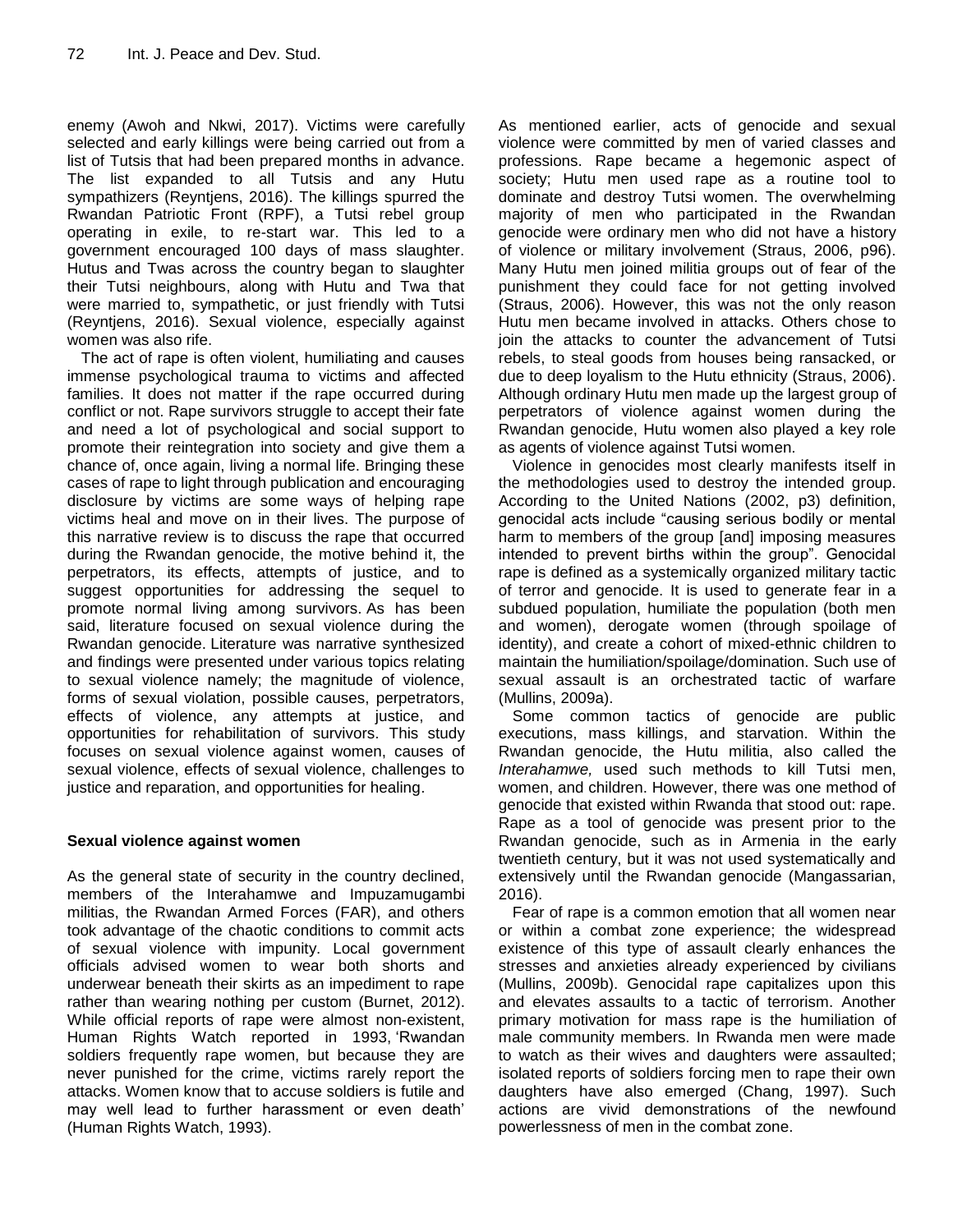*Interahamwe* militiamen often raped or sexually tortured Tutsi women before killing them. Perpetrators sometimes mutilated women during the rapes or before killing them by cutting off their breasts, puncturing the vagina with sharp objects, or disfiguring body parts that looked "Tutsi" such as long fingers or thin noses (Alison, 1999). In other cases, Tutsi women were gang-raped, sexually enslaved, or "married" by *Interahamwe* militiamen in exchange for having their lives saved.

Within the Rwandan genocide, rape specifically targeted women. Rwanda"s patriarchal, the militaristic society reinforces the notion that women are property and, therefore, are part of the plunder of war (Kantengwa, 2014). The use of rape in Rwanda went deeper than just men satisfying their sexual needs "in a forceful demonstration of hyper-masculinity," which often underlies rape in a domestic setting (Mullins, 2009b, p721). Instead, rape was used to dehumanize and terrorize Tutsi women, by both common Hutu men and members of the Hutu militia (Totten and Ubaldo, p 2011: 31, 111). The UN Special Rapporteur on human rights in Rwanda, stated "rape was the rule and its absence was the exception," emphasizing the fact that almost all Tutsi women and girls were raped during the genocide.

Research on sexual violence in Rwanda has emphasized rape and other forms of sexual violence as conscious strategies on the part of the perpetrators to terrorize and control women, girls, and other civilians (Brunet and Helal, 1998). Sexual violence includes forcible sexual penetration of the vagina, anus, or oral cavity by a penis and/or of the vagina or anus by some other object, and sexual abuse, such as forced nudity. Sexual violence goes beyond physical as it includes offenses such as forced nudity and the mental torture associated with it (Askin, 1999).

#### **METHODOLOGY**

This study is based on a narrative review of previous researches on the Rwandan Genocide. A number of scholars and non-government agencies have published extensively on the Rwandan Genocide. This study specifically targeted previous studies that focused specifically on the effects of the genocide on women and girls.

#### **FORMS OF SEXUAL VIOLENCE**

Mullins (2009a) argued that there were three broad types of assaults during the genocide, namely: opportunistic assaults, episodes of sexual enslavement; and genocidal rapes, which were framed by the broader genocidal endeavours occurring at the time.

#### **Opportunistic rape**

Opportunistic rape is defined as "sexual assaults that arise out of general chaos and confusion of military

engagement" (Mullins, 2009b, p726). This type of rape presents itself not just in instances of genocide, but also in many wartime conflicts. In the context of the Rwandan genocide, opportunistic rape occurred least frequently. Opportunistic rape relates closely to the "pressure cooker" theory of rape during wartime. According to this theory, men"s instinctual sexual aggression mixed with the chaos of war and combat creates a "pressure cooker" which causes rape (Gottschall, 2004, p133). Opportunistic rapes were motivated by individualistic drives and arose out of the general chaos and confusion of a military engagement. They were the least frequently occurring and were not necessarily part of the military campaign. The relatively lower incidence of this type of assault can be an artefact of data because only the most severe and specifically genocidal assaults were more likely to be included at the International Criminal Tribunal for Rwanda (ICTR). A number of cases could have just gone unreported (Mullins, 2009b).

#### **Sexual enslavement**

Sexual enslavement describes situations in which one woman would experience multiple sexual assaults over a brief period of time while being confined, usually in the house of an *Interahamwe* soldier (Mullins, 2009a, p727). This confinement separates sexual enslavement from other forms of rape. Additionally, sexually enslaved women were threatened with intense violence unless they gave in to the will and requests of the soldiers. For example, one woman was threatened with being pierced by a spear after initially refusing sex (Mullins, 2009b, p727). Sexual enslavements also referred to cases where a woman was detained, typically in the house of an *Interahamwe*, and subjected to repeated sexual assaults over a period of days (Sitkin et al., 2019). Genocidal rapes were more brutal and their motivation and consequences went beyond mere sexual assault. They were one of many broader attempts to eliminate the Tutsis and typically arose out of the direct involvement of local leadership.

#### **Genocidal rapes**

Genocidal rapes are those whose motivation and consequences go beyond more mundane catalysts for sexual assault. These violations are part of a broader attempt to eliminate a category of people in whole or in part, with sexual violence being only one of many tactics used. In the Rwandan genocide of 1994, genocidal rapes typically arose out of the direct involvement of local leadership. One case such as this was presented in the case against Alfred Musema. Leading a group of 30 *Interahamwe*, Musema flushed six women out of their hiding place in some bushes off the road. As the witness recounted to the ICTR, "we thought we were going to be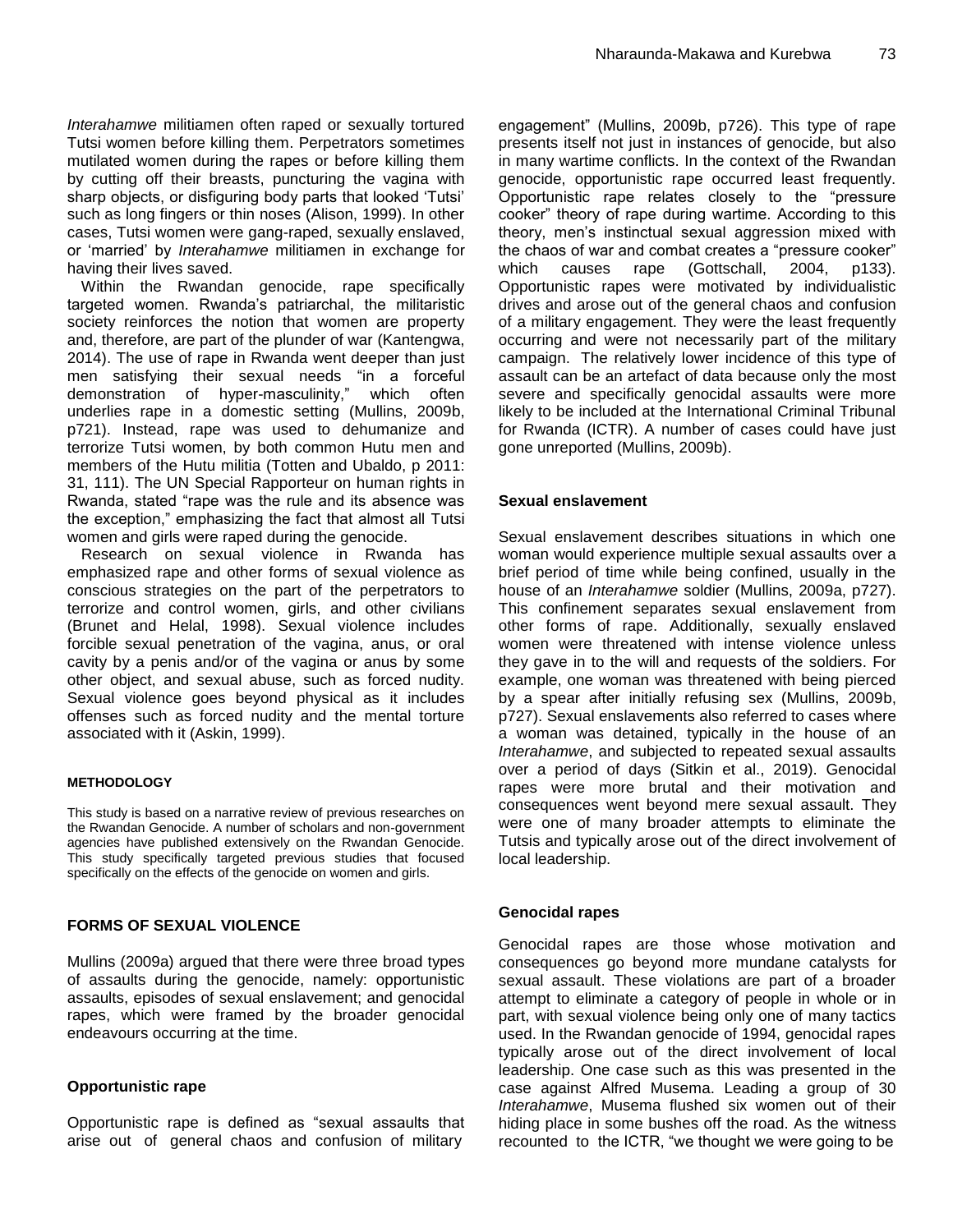killed in the bush," so they revealed themselves to the Hutu forces. After forcing them into a line, Musema selected a 25-year-old Tutsi woman who was eight months pregnant. Telling his troops that "he would give them an example as to what to do with the women…the young men should take the Tutsi women and see how they are made," he raped the woman then stabbed her in the throat. After their leader was finished, the militiamen fell upon the rest of the women, "raping them and after raping them, they stuck some pointed sticks into their private parts…those who did not die were finished off either with clubs or with machetes." After the initial sexual assault, Musema spent the time his men were raping the other five women shooting at men trying to flee into the hills. Sexual violence took many forms, some of them very humiliating. While some women were raped behind closed doors, some were raped in very public places. Other victims were forced to parade nude in front of their perpetrators (Nduwimana, 2004; Nowrojee, 1996). Some mothers were made to watch while their daughters were being raped, while some fathers and brothers were forced to rape their own daughters. Genital mutilation was also very rife. There were also incidences of anal and forced oral sex. Moreover, victims were denied health care if they contracted sexually transmitted illnesses and abortions if they had unwanted pregnancies (Nduwimana, 2004). Some women were also forced to abort their babies in unsafe environments and quite a number died from obstetric complications. Some had their pregnant bellies cut open in full view of their families and loved ones. Some young girls were forced to marry people who had raped them or even killed their parents. Even older women were forced into marriages (Nowrojee, 1996).

## **Justification for sexual violence against women**

Sexual assaults on women and girls increased dramatically following the advent of the civil war in 1990. While it is almost certain that rape and sexual violence existed before then, they were not widely recognized as problems, and women"s organizations did not mobilize on the issue. There are a number of factors that perpetuate sexual violence against women during conflicts. This illtreatment relates to issues of property rights and women are regarded as men"s property. Women have also been historically considered as spoils of war. During war times, women are abducted and become sexual and domestic servants (Mullins, 2009b). The subordinate and unequal status of men and women in society persist during conflict times and it puts them at risk for sexual violence. Many African governments promoted an ethos of restorative masculinity, and political culture in the new nations expressed authoritarian and militarist legacies (Gallimore, 2008). Moreover, cultural beliefs in most African societies reinforce male beliefs about sexual

privileges and access by perpetuating sexual assault that organized and regulated such behaviour as occurred in Rwanda. Sexual assault is also a form of derogation and identity spoilage of the rape victims (Mullins, 2009b). Genocidal rape was an organized military tactic of terror and genocide used to generate fear in a subdued population. Moreover, the creation of a cohort of mixedethnic children also served to maintain the humiliation and will always serve as an unpleasant reminder of the genocidal events. Fear of rape is a common emotion that all women near or within a combat zone experience; the widespread existence of this type of assault clearly enhances the stresses and anxieties already experienced by civilians. Genocidal rape capitalizes upon this and elevates assaults to a tactic of terrorism (Mullins, 2009b). Mass rape also served to humiliate male community members. Tutsi men and to some extent Hutus were made to watch as their wives and daughters were assaulted and some were even forced to rape their own daughters. This resulted in powerlessness among the Tutsis and having to be forced to participate in violation of their own women and girls was great torture (Mullins, 2009b).

According to Day (1994), rape is commonly defined as "non-consensual sex" or "non-consensual sexual intercourse." This definition raises some significant conceptual problems when used in Rwanda (and many other African countries) because women in these cultures usually do not give explicit, verbal consent to sexual intercourse. Among Rwandans as well as many other African groups, modesty is a feminine ideal and unmarried girls and women are expected to uphold a cultural model of the "modest virgin" devoid of any sexual knowledge or urges (Jefremovas, 1991). Since explicit expressions of sexual desire are considered immodest, female consent is usually signalled implicitly through nonverbal cues or 'situational consent,' that is, a woman or girl"s willingness to be in a particular place, at a particular time, with a particular person.

Leaders were also responsible for the mass violence as they made frequent calls to rape. This was the highest level of harm and shame done to victims, their families, and communities, as Hutu killers were incited to commit greater and more atrocious levels of violence against Tutsi women (Sitkin et al., 2019). Long-standing ethnic squabbles between the Hutus and Tutsi were escalated by these calls. Some scholars have proposed the substitution argument that maintains that combatants with irregular access to prostitutes, camp followers, or willing civilians, often turn to rape. In such instances, rape becomes a recreational activity (Wood, 2009). Some have also proposed that military people often do not have enough resources to hire sex workers. However, during the Rwandan genocide, rape was more ethnically motivated and might not have had anything to do with the availability of money to pay for sexual favors. There was a targeting of particular groups of women, especially the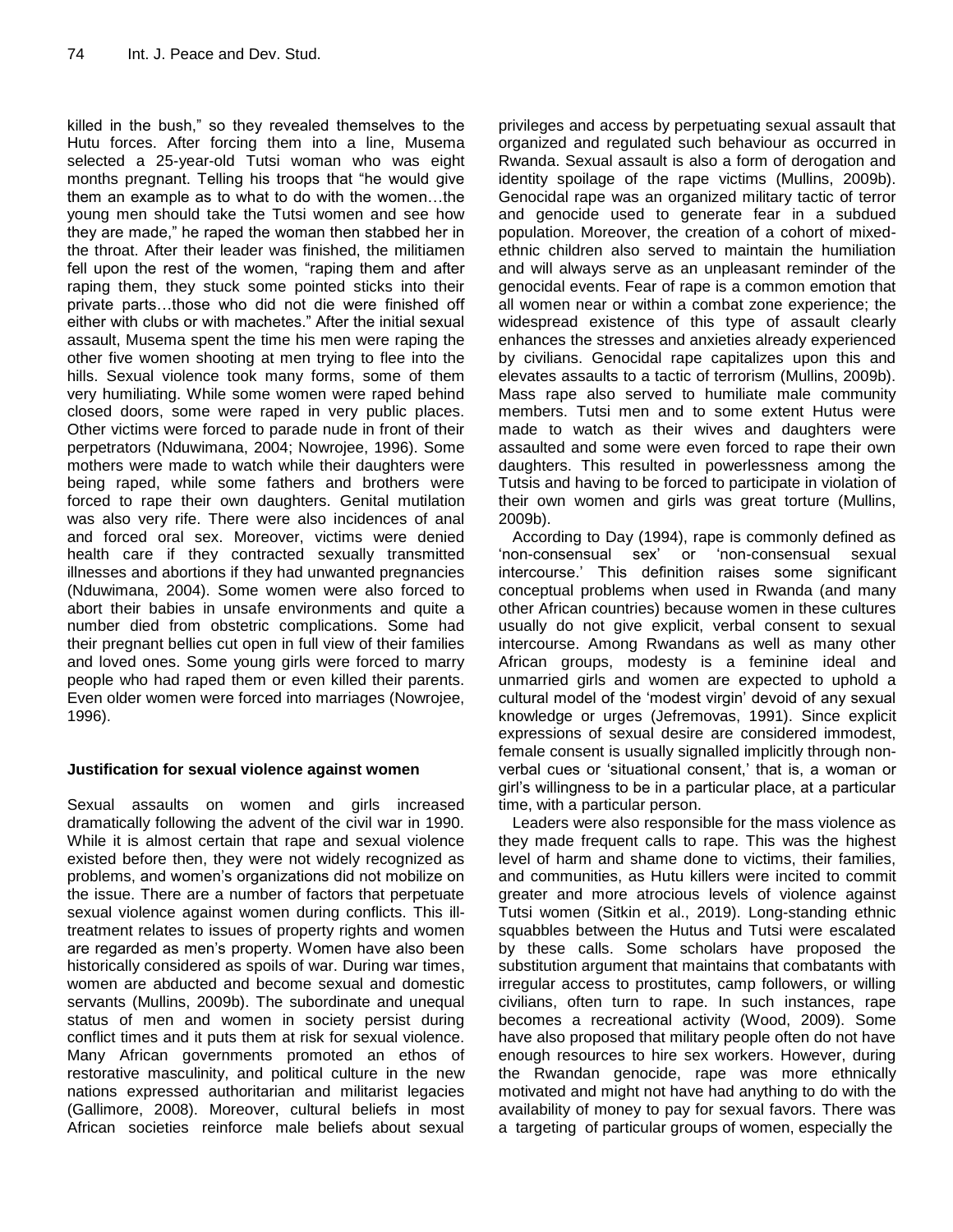Tutsi, and in some cases, non-rape sexual torture (Wood, 2009).

#### **Perpetrators of sexual violence**

There were a number of different perpetrators of sexual violence during the Rwandan genocide (Mullins, 2009a; Nowrojee, 1996). The major culprits were the militia and other law enforcement agents. Thousands of women were raped and sexually tortured by Hutu extremists in an effort to eliminate the Tutsi population (Sitkin et al., 2019). Other perpetrators were the *Interahamwe*, a Hutu paramilitary organization backed by the Rwandan government, Rwandan soldiers and officers, National Police, and elite soldiers of the Presidential Guard (Nowrojee, 1996). Leaders were too powerful within their communities and were also major culprits (Sitkin et al., 2019). Individuals with other personal motivations were also involved in rape. In some instances, Hutus who had failed to get a chance of marrying a Tutsi woman saw it as their opportunity to "taste" a Tutsi. Some Hutu women were sexually abused by soldiers from the Rwandan Patriotic Front (RPF) in revenge for what Hutu men had previously done to Tutsi women (Banyanga et al., 2017). Women were also involved in abuses of other women (Brown, 2014; Jessee, 2015). The ICTR established sexual violence as an explicit strategy of the genocide and yielded the first judgment of rape as a genocide crime in an international court. The ICTR convicted Jean-Paul Akayesu, Burgomaster (Mayor) of Taba commune, of using rape as a weapon of genocide even though he did not participate in sexual violence (Mullins, 2009a). Instead, he ordered others to rape and engages in sexual violence as part of the genocide (Mullins, 2009b). Other leaders ordered militiamen and other community members to rape and also committed rape themselves. In 2011, the ICTR found Pauline Nyiramasuhuko, a woman and Minister of Women"s Development in the interim government in power during the genocide, responsible for aiding and abetting rapes and ordering the rape of Tutsi women during the genocide. Unfortunately, due to errors committed during the trial by the prosecutor"s office, the court did not find her guilty of rape as a crime of genocide (Mullins, 2009).

## **EFFECTS OF SEXUAL VIOLENCE**

## **Physical violence**

The rape resulted in a lot of unwanted pregnancies. Between 2000 and 20000 children were born as a result of forced impregnation during and after the genocide (de Brouwer et al., 2009; Mukangendo, 2007). Besides pregnancy, rape in the long term can result in HIV and AIDS and Sexually Transmitted Infections (STIs)

(Banyanga et al., 2017). There was a dramatic increase in HIV and AIDS cases after the genocide with some studies reporting prevalence as high as 66.7% among female victims (Amnesty International, 2004). Much of the dramatic increase was attributed to intentional transmission by HIV-positive Hutu men while a significant number of Tutsi women were given as gifts to Hutu men who had excelled at killing Tutsis. In 2001, 70% of the 25000 members of a group called Association des Veuves du Genocide d"Avril, were HIV positive (African Rights, 2004). Brutal rapes and killings also left many women maimed for life, while some sustained physical injuries arising from rape, mutilation, battering, and being forced to live in unhygienic spaces especially where rape involved enslavement (Nowrojee, 1996). Even incidences of diseases such as Malaria rose. Some communicable diseases such as tuberculosis affected women the most since they were caregivers.

## **Psychological**

Wartime rape potentially results in mental and neurotic disorders, somatic disorders, post-traumatic stress, psychological distress, and major depressive disorder. It can also lead to social dysfunction, concentration difficulties, and generalised anxiety disorder (Zraly et al., 2011). Victims were left with psychological wounds and psycho-social challenges (Zraly et al., 2011). Even physical problems such as unwanted pregnancies exert a huge psychological burden on the victim. Rape trauma syndrome is real (African Rights, 2004). Alarmingly high rates of HIV and AIDS and persistent psychiatric suffering were reported among Tutsi women survivors in Rwanda (Nduwimana, 2004). Tutsi women were constantly living in terror. The overall extent of the sexual violence was not known and women often left their hiding places in the hope of some protection, and in most cases their judgment was wrong. Somatic anxiety, depression, and post-traumatic stress disorder can render a victim powerless (Cohen et al., 2009; Neugebauer et al., 2009; Zraly et al., 2011). In some instances, a vicious cycle was started where victims manifested risky behaviours such as poor health-seeking, risky sexual behaviour, noninitiation, delay or defaulting of Antiretroviral Therapy (ART), and reduced ART adherence (Walstrom et al., 2013).

Beyond physical brutality, sexual violence in the genocide consisted of symbolic and psycho-social violence. Perpetrators targeted the normally privileged role of Rwandan women as mothers. They disembowelled pregnant women while still alive and cut their foetuses out of their wombs (Human Rights Watch, 1999). They raped and sexually mutilated women and then told them bullets should not be "wasted" on them because they would "die of AIDS," presumably contracted during the rapes (de Brouwer et al., 2009). Extremist rhetoric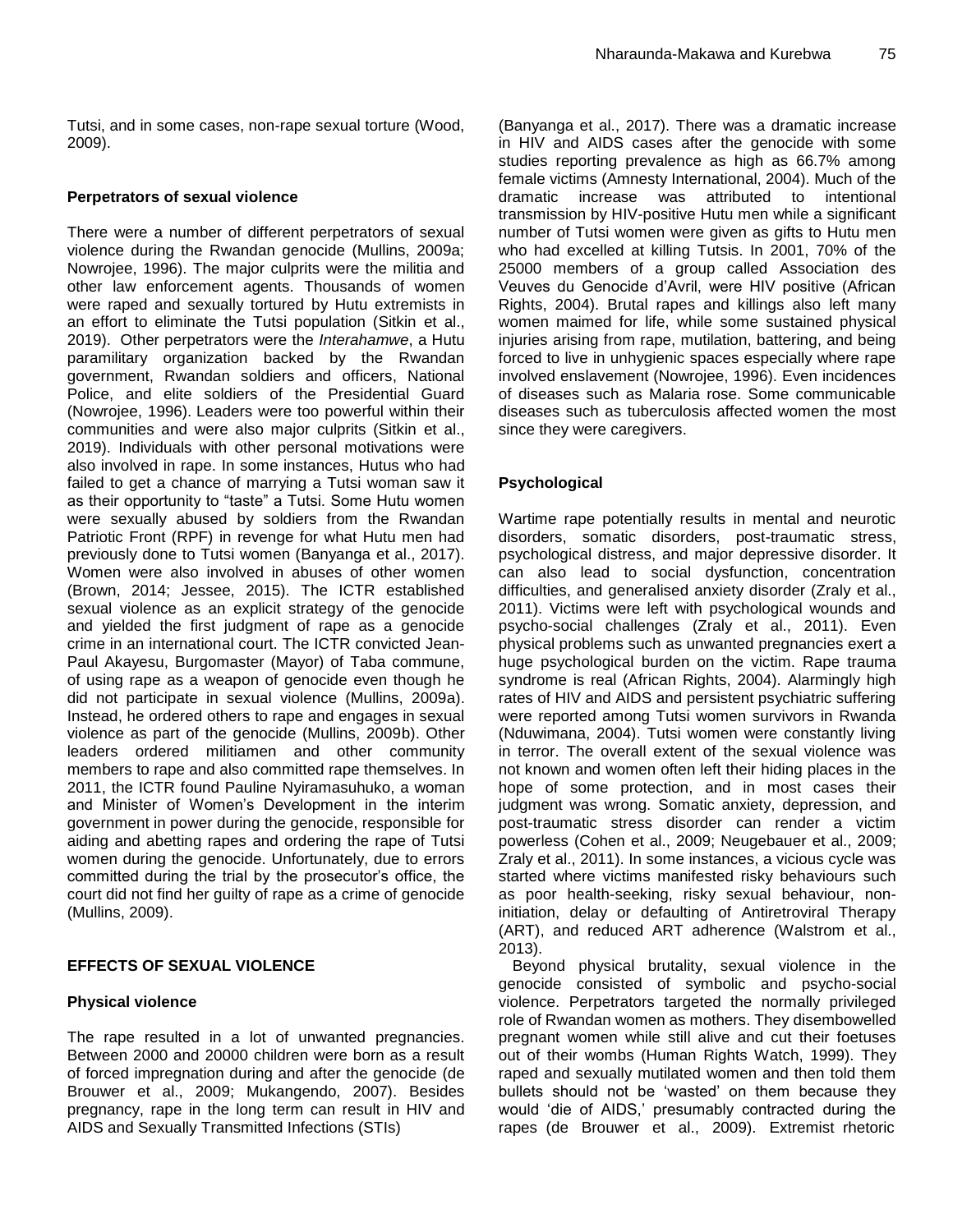targeted Tutsi beauty and desirability, militiamen were promised the opportunity for sexual intercourse with Tutsi women as a reward for their 'work,' that is killing Tutsis and others identified as enemies of the state. Survivors frequently reported that perpetrators said that they wanted to see if "Tutsi women were like Hutu women" (Human Rights Watch, 1999). Many perpetrators raped Tutsi women as punishment for "their supposed arrogance" since Tutsi women were "said to scorn Hutu men" (Human Rights Watch, 1999).

Rape is violent and destabilizing (Fallon, 2018; Walstrom et al., 2013). Stigma is real and also influenced by cultural factors. In the context of war, it becomes even worse as rape victims may raise suspicion within their communities. They tend to get abandoned by their communities and are accused of collaborating with the enemy (Mukangendo, 2007). As a result, they are marginalized and are prone to more human rights abuses. Some women were forcibly displaced from their homes and this put them at even more risk of sexual assault as refugees. Unmarried women who have been raped are typically no longer considered desirable for marriage. In most cases, they have nowhere to turn for survival, resulting in them starving or marginalized in society (Mullins, 2009b).

The Rwandan women who were raped are ignored and marginalized by their families and communities, and the children born as a result of rape were not accepted in their communities, instead, they were considered as social burdens (Mukamana et al., 2018). The use of sexual violence in war and genocide leaves an entire society with long-term suffering (Clark, 2014). A woman who has been raped may be left with horrific bodily injuries that impair her sense of what it means to be a woman, and the act of being raped may rob her of the opportunity of ever finding a husband or of having a family of her own. Thus, some raped Rwandan women and girls have found it harder to find a partner (Banyanga et al., 2017). Some raped Tutsi wives of imprisoned Hutu men were denied access to genocide survivor organizations because they were not perceived as real survivors (Burnet, 2012).

## **Political-economic weapon**

Rape during the genocide also became a politicaleconomic weapon. The Rwandan state sought to eliminate the Tutsi ethnic group through the destruction or systematic stripping of assets. Tutsi homes and businesses were looted and burned; soldiers, militiamen, and civilian perpetrators were "rewarded" for their work with property taken from Tutsis. Within this context, Tutsi women and girls were often treated as war booty or property (Turshen, 2001). For example, Rwandan soldiers ordered the Director of a nursing school to hand over female students and raped female employees of a Roman Catholic seminary as "a contribution to the war effort" (Human Rights Watch, 1999). In some communities, local authorities worked to keep the Tutsi wives of Hutu men alive only because "depriving a man of the productive and reproductive capacities of his wife harmed his interests' and could diminish his willingness to support the genocide. Women"s land rights were sometimes part of the 'reward' for militiamen. One survivor recounted how the head of the local militia gave her and her sisters to militiamen as "wives and their father"s land were split among the "husbands" (Des Forges, 1999). Women and girls' greater survival rates can in part be explained through this use of women and girls as economic pawns to acquire land and property through so-called 'marriages'.

## **CHILDREN BORN OUT OF RAPE**

Many women and girls who were raped became pregnant. While abortion was illegal in Rwanda in 1994, in some hospitals and medical clinics nurses and physicians quietly offered an unknown number of these women abortions as a treatment for their physical and psychological trauma. Nonetheless, a significant number of women and girls gave birth to children who were commonly called 'children of bad memories' in Kinyarwanda (Burnet, 2012). The exact number of children born of genocidal rape in Rwanda remains unknown, but it is estimated to be between 10,000 and 25,000 (Hogwood et al., 2018). Rape also has a negative impact on the children born as a result (Kahn and Denov, 2019). Such children are especially prone to suffering from severe psychological disorders like depression and anxiety (Kahn et al., 2014), parental neglect, and have a higher chance of becoming street children and being trafficked (Hamel, 2016). There should be no reason to punish these children as they had absolutely no choice in what happened to them (Denov et al., 2020; Hogwood et al., 2018). Children also have an identity crisis as they are not identified with both the father"s and the mother"s families (Mukahigiro, 2019). Regardless of the increased attention for the suffering of raped women, little attention has been directed at the neglected children born as a result of rape, and their life situations in their communities (Anderson and Van Ee, 2019; Kagoyire and Richters, 2018; Mukamana et al., 2018). Male babies are at risk of being viewed as future enemies growing in the community. In many families, these children are a source of conflict and major division between their mothers and stepfathers (Hogwood et al., 2018). Some families have raised children of rape with as much love and care (Walstrom et al., 2013).

Despite these obstacles, children born of rape become central to some sexual violence survivors' agencies: these survivors redefined themselves as mothers and made decisions to protect the well-being of their children.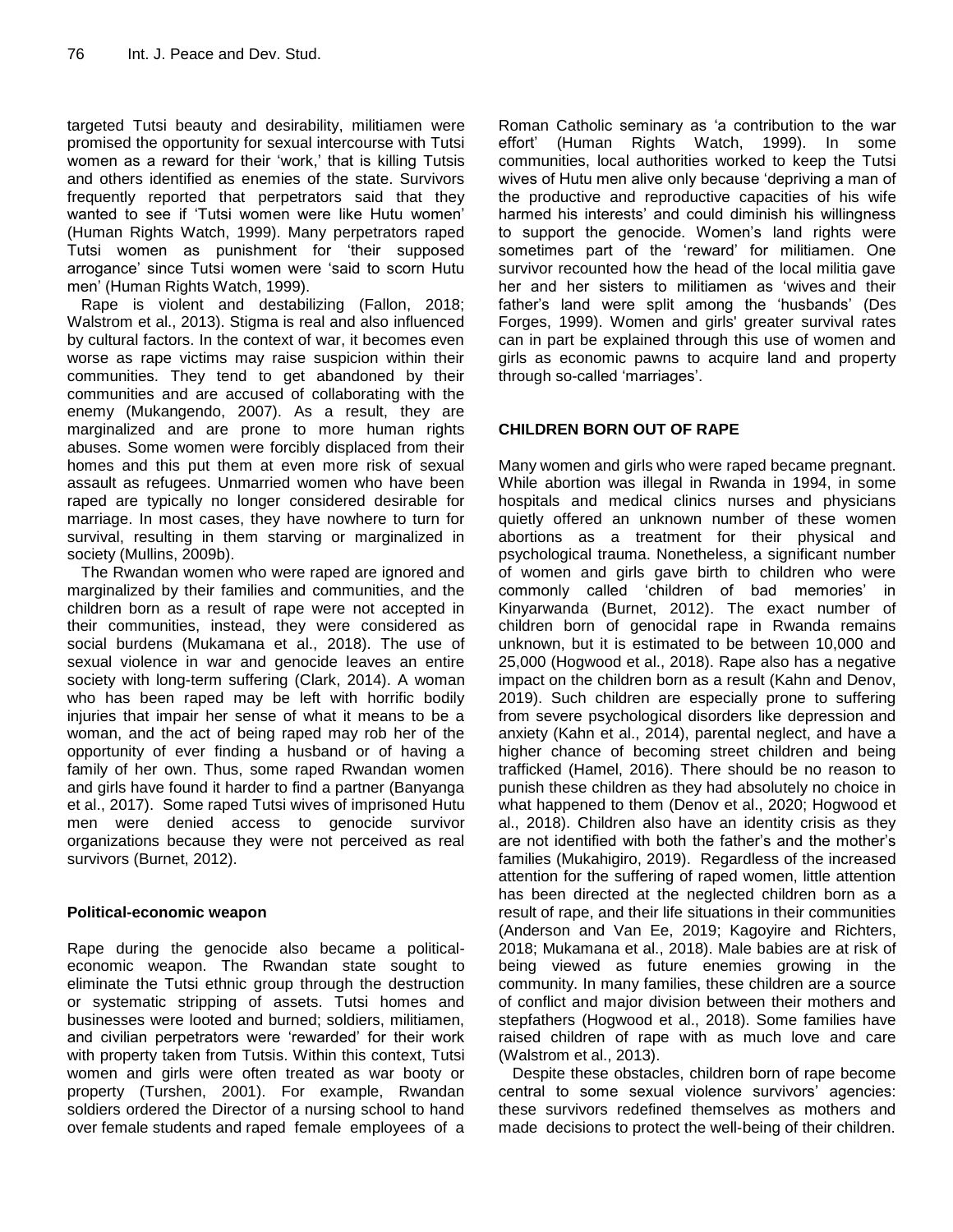In Rwanda as elsewhere in Africa, motherhood is the best light in which a woman can be seen. By re-inventing themselves as mothers, although as single mothers, these rape survivors recovered their dignity and reclaimed their agency (Walstrom et al., 2013). The radically transformed social context wrought by the genocide made this option more practical. In the aftermath of the genocide, single motherhood became less stigmatized and parents became less willing to enforce customary sanctions, such as pregnant daughters' banishment or sending the infants to orphanages.

## **CHALLENGES TO JUSTICE AND REPARATION**

Rape, like genocide, will not be deterred unless and until the stories are heard. People must hear the horrifying, think the unthinkable, and speak the unspeakable (Tompkins, 1994). There has not been any effective investigation and prosecution of perpetrators; hence, nothing deterrent is in place to protect women (Nowrojee, 2005; Price et al., 2010; Warren, 2008). There is a general disregard for the suffering of women and girls post-conflict because there are inadequate services for survivors of wartime sexual assault. There is a lack of commitment to facilitating rape survivors' reintegration into society (Abi-Falah, 2019; Jefferson, 2004). As with any court proceedings, presentations were limited to specific actions without the general depiction of the events and the sexual violence that was embedded in the broader homicidal events (Warren, 2008). Only those witnesses whom the ICTR could locate, interview, and were willing to appear in the trial had access to the judiciary. This obviously left a lot of victims with psychological wounds emanating from rape events (Mullins, 2009b). Besides some have since died, leaving the burden of the trauma on their loved ones. Some victims could not travel freely to the office of the prosecutor. The majority of Rwanda was too dangerous to allow free movement of ICTR personnel and, rather, could only travel with UN armed escorts, seriously limiting their access to survivors and information. Maintaining the secrecy of witness identities was also essential. Some women, out of shame, chose not to report (Eramian and Denov, 2018). Women could also not well articulate the horrific events due to hesitancy to use the explicit language of penis or vagina or sexual organs (Fletcher, 2021). While such linguistic semantics do not prevent facts and events from being analyzed, they present the events in a less graphic form than expected (Fletcher, 2021; Mullins, 2009a).

## **OPPORTUNITIES FOR HEALING**

There are a number of opportunities in Rwanda for justice and reparation of the victims. The presence of women in decision-making positions should be utilized as an opportunity to pursue justice for survivors of rape victims (Abbott et al., 2018). Rwanda has more female ministers than males with women now making up 52% of the cabinet (Mogoatlhe, 2019). The rebuilding of the public health system should provide a platform for mental health care for survivors. From 1997 to 1999, the World Health Organisation (WHO, 2013) national-level program was implemented to support female victims of violence with education campaigns, and the provision of medical supplies and basic psycho-social training to health care and social service providers (Zraly et al., 2011). A number of Non-Governmental Organisations operating in Rwanda should maximize efforts to bring both physical and psychological healing to rape survivors. There are Women Genocide Survivor associations whose purpose is to support survivors (Zraly et al., 2011). These obviously need a lot of funding. There is also a need to promote the district and sector level associations composed of genocide survivors such as Abasa. Informal community health services such as support or self-help groups are available in the community but that is not part of the formal health and welfare system, need to be supported in terms of human and material resources" (Zraly et al., 2011). Youth born out of the rape that occurred during the genocide could be viewed as symbols of reconciliation rather than a source of unending suffering (Denov and Kahn, 2019).

Anderlini (2000) argued that it is important for women to participate in peace building processes because compared to men, women are likely to put gender issues on the agenda, introduce other conflict experiences, and set different priorities for peace building and rehabilitation, and may also generate wider public support for peace accords. The UN (2002) pointed out that the participation of women and men has the potential to incorporate human rights provisions in new constitutions, introduce equal participation in elections, demand participation of women and men in decision-making, institute law against gender-based violence, and special measures to set gender-sensitive police forces and other key institutions, and greater gender balance, inheritance rights and access to land, property, housing, and credit.

## **CONCLUSION**

Social interventions in post-genocide Rwanda focused mostly on Tutsi victims, leaving other rape survivors to cope on their own. Rape survivors who do not fit the Hutu perpetrator/Tutsi-victim dyad remained mostly silent because their experiences did not fit the dominant paradigm of Rwandan history promoted by the RPF government. Hutu women raped by FAR soldiers or *Interahamwe* militiamen during the civil war or genocide did not dare speak out publicly because they risked not only disbelief (because Hutu women are not perceived as genocide targets) but also a rejection by their husbands and families because of the "shame" of being raped. Tutsi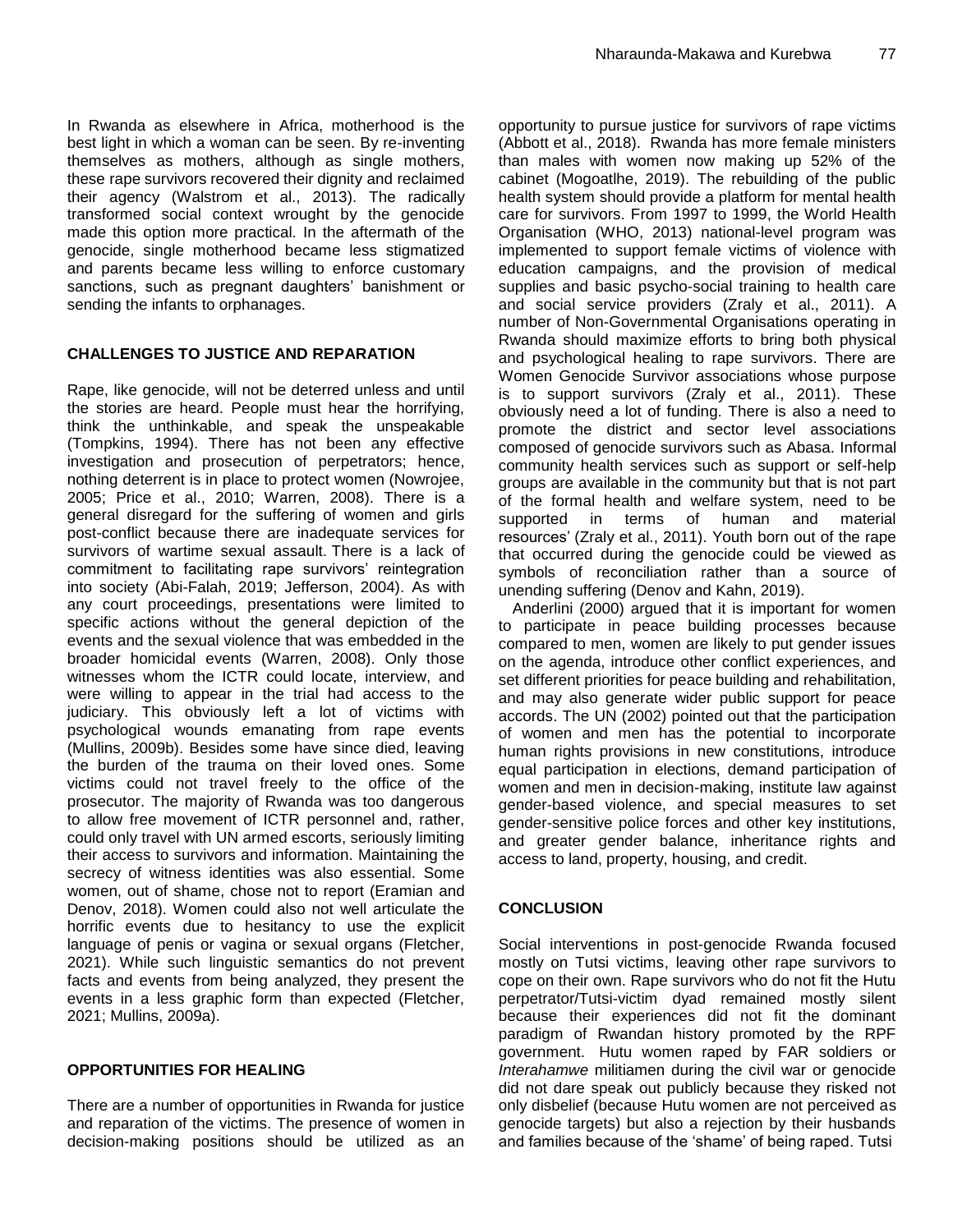women who were coerced into sex or forced into marriage with RPF soldiers had little or no access to social services for sexual violence survivors unless they adjusted their narratives and called the perpetrators *Interahamwe.* Finally, an unknown number of (Hutu and Tutsi) women have remained in marriages that began as "forced" marriages (Burnet, 2003). Many women were sexually violated during the Rwandan genocide (Costello, 2016; Denov and Piolanti, 2020; Henry, 2016; Morris, 2016; Uwizeye et al., 2021). Though they could be other motivations for the assault, it was mainly perpetrated in the context of the genocide and was fuelled by ethnic differences existing before the killing of April 6, 1994. There were various groups of perpetrators and sexual violence that resulted in immense suffering physically, psychologically, and socially. Justice denied is justice delayed. It still remains important, that victims of the assaults be identified, encouraged to come out and speak out about their experiences. This is part of transitional justice, and it brings truth-telling, prosecution, reparation, and healing to victims. There is an urgent need to institute measures to stop or reduce the exploitation of women during conflicts. Some of the measures include women empowerment through integrated multi-sectoral approaches, education to address social and cultural perspectives on gender, and promoting and implementing laws against gender violence (WHO, 2013).

## **CONFLICT OF INTERESTS**

The authors have not declared any conflict of interest.

#### **REFERENCES**

- Abbott P, Mugisha R, Sapsford R (2018). Women, land and empowerment in Rwanda. Journal of International Development 30(6):1006-1022.
- Abi-Falah L (2019). Abi-Falah, L. (2019). Reintegration of Female Rape Survivors: The Overlooked Priority of Transitional Justice in the Face of Mass Wartime Rape. Available at: https://heinonline.org/HOL/LandingPage?handle=hein.journals/wmjwl 26&div=20&id=&page=
- African Rights (2004). Rwanda: Broken Bodies, Torn Spirits; Living with genocide, rape and HIV/AIDS. Kigali: African Rights. Available at: [www.reliefweb.int](file://192.168.1.30/all%20operations/OTHERS%20JOURNALS%20DATA/IJPDS/PUB%20PROCESS/PDF/2021/IJPDS-15.10.21-0408/Publication/www.reliefweb.int)
- Amnesty International (2004). Rwanda: Marked for Death, rape survivors living with HIV/AIDS in Rwanda. Available at: [www.amnesty.org](file://192.168.1.30/all%20operations/OTHERS%20JOURNALS%20DATA/IJPDS/PUB%20PROCESS/PDF/2021/IJPDS-15.10.21-0408/Publication/www.amnesty.org)
- Anderlini SN (2000). Women at the Peace Table: Making a Difference. New York: UNIFEM.
- Anderson K, Van Ee E (2019). Mothers with children born of sexual violence: Perceptions of global experts regarding support in social care settings. Health Care for Women International 40(1):83-101.
- Askin KD (1999). Sexual violence in decisions and indictments of the Yugoslav and Rwandan tribunals: Current status. The American Journal of International Law 93(1):97-123.
- Awoh EL, Nkwi WG (2017). South Africa and Rwanda: Truth and Reconciliation Commissions, Peacebuilding, Religious and Local African Authorities in conflict situations. Conflict Studies Quarterly 20:21-29.
- Banyanga JA, Björkqvist K, Österman K (2017). The Trauma of Women Who Were Raped and Children Who Were Born as a Result of Rape during the Rwandan Genocide: Cases from the Rwandan Diaspora. Pyrex Journal of African Studies and Development 3(4):31-39.
- Brown SE (2014). Female perpetrators of the Rwandan genocide. International Feminist Journal of Politics 16(3):448-469.
- Brunet A, Helal I (1998). Monitoring the Prosecution of Gender-Related Crimes in Rwanda: A Brief Field Report. Peace and Conflict: Journal of Peace Psychology 4(4):393-397.
- Burnet JE (2003). Culture, Practice, and Law: Women's Access to Land in Rwanda. In Wanyeki LM (ed.) Women and Land in Africa: Culture, Religion and Realising Women's Rights. New York: Zed Books pp. 176-206.
- Burnet JE (2012). Genocide lives in us: Women, memory, and silence in Rwanda: USA: University of Wisconsin Press.
- Chang I (1997). The Rape of Nanking: The Forgotten Holocaust of World War II. New York: Basic Books.
- Clark JN (2014). Making sense of wartime rape: A multi-causal and multi-level analysis. Ethnopolitics 13(5):461-482.
- Cohen MH, Fabri M, Cai X, Shi Q, Hoover DR, Binagwaho A, Culhane MA, Mukanyonga H, Karegeya DK, Anastos K (2009). Prevalence and predictors of posttraumatic stress disorder and depression in HIV-infected and at-risk Rwandan women. Journal of Women's Health 18(11):1783-1791.
- Costello E (2016). Justice for Whom?: The Gacaca Courts and Restorative Justice for Survivors of Sexual Violence in Rwanda. Available at:
- https://deepblue.lib.umich.edu/bitstream/handle/2027.42/120576/emc ostel.pdf?sequence=1
- Day S (1994). What Counts as Rape? Physical Assault and Broken Contracts: Contrasting Views of Rape among London Sex Workers In: Harvey P, Gow P (eds.). Sex and Violence: Issues in Representation and Experience, New York: Routledge P 172.
- de Brouwer ALM, Ka Hon Chu S, Muscati S (2009). The men who killed me: Rwandan survivors of sexual violence.
- Denov M, Kahn S (2019). They Should See Us as a Symbol of Reconciliation: Youth Born of Genocidal Rape in Rwanda and the Implications for Transitional Justice. Journal of Human Rights Practice 11(1):151-170.
- Denov M, Piolanti A (2020). Though My Father was a Killer, I Need to Know Him: Children born of genocidal rape in Rwanda and their perspectives on fatherhood. Child Abuse and Neglect 107:104560.
- Denov M, Woolner L, Bahati JP, Nsuki P, Shyaka O (2020). The intergenerational legacy of genocidal rape: The realities and perspectives of children born of the Rwandan genocide. Journal of Interpersonal Violence 35(17-18):3286-3307.
- Des Forges AL (1999). Leave None to Tell the Story: Genocide in Rwanda. New York: Human Rights Watch.
- Eramian L, Denov M (2018). Is it always good to talk? The paradoxes of truth-telling by Rwandan youth born of rape committed during the genocide. Journal of Genocide Research 20(3):372-391.
- Fallon B (2018). Violence of Mind, Body, and Spirit: Spiritual and Religious Responses Triggered by Sexual Violence During the Rwandan Genocide Rape Culture, Gender Violence, and Religion: Springer pp. 71-86.
- Fletcher N (2021). Sociolinguistic Challenges of Prosecuting Rape as Genocide at the International Criminal Tribunal for Rwanda: the Trial of Jean-Paul Akayesu. International Journal for the Semiotics of Law-Revue 2021:1-18.
- Gallimore RB (2008). Militarism, ethnicity, and sexual violence in the Rwandan genocide. Feminist Africa 10(4):21-34.
- Gottschall J (2004). Explaining wartime rape. Journal of Sex Research 41(2):129-136.
- Haffajee RL (2006). Prosecuting crimes of rape and sexual violence at the ICTR: The application of joint criminal enterprise theory. Harv. JL & Gender P 201.
- Hamel ME (2016). Ethnic belonging of the children born out of rape in post-conflict Bosnia‐Herzegovina and Rwanda. Nations and Nationalism 22(2):287-304.
- Henry N (2016). Theorizing wartime rape: Deconstructing gender, sexuality, and violence. Gender and Society 30(1):44-56.
- Human Rights Watch (1993). Beyond the Rhetoric: Continuing Human